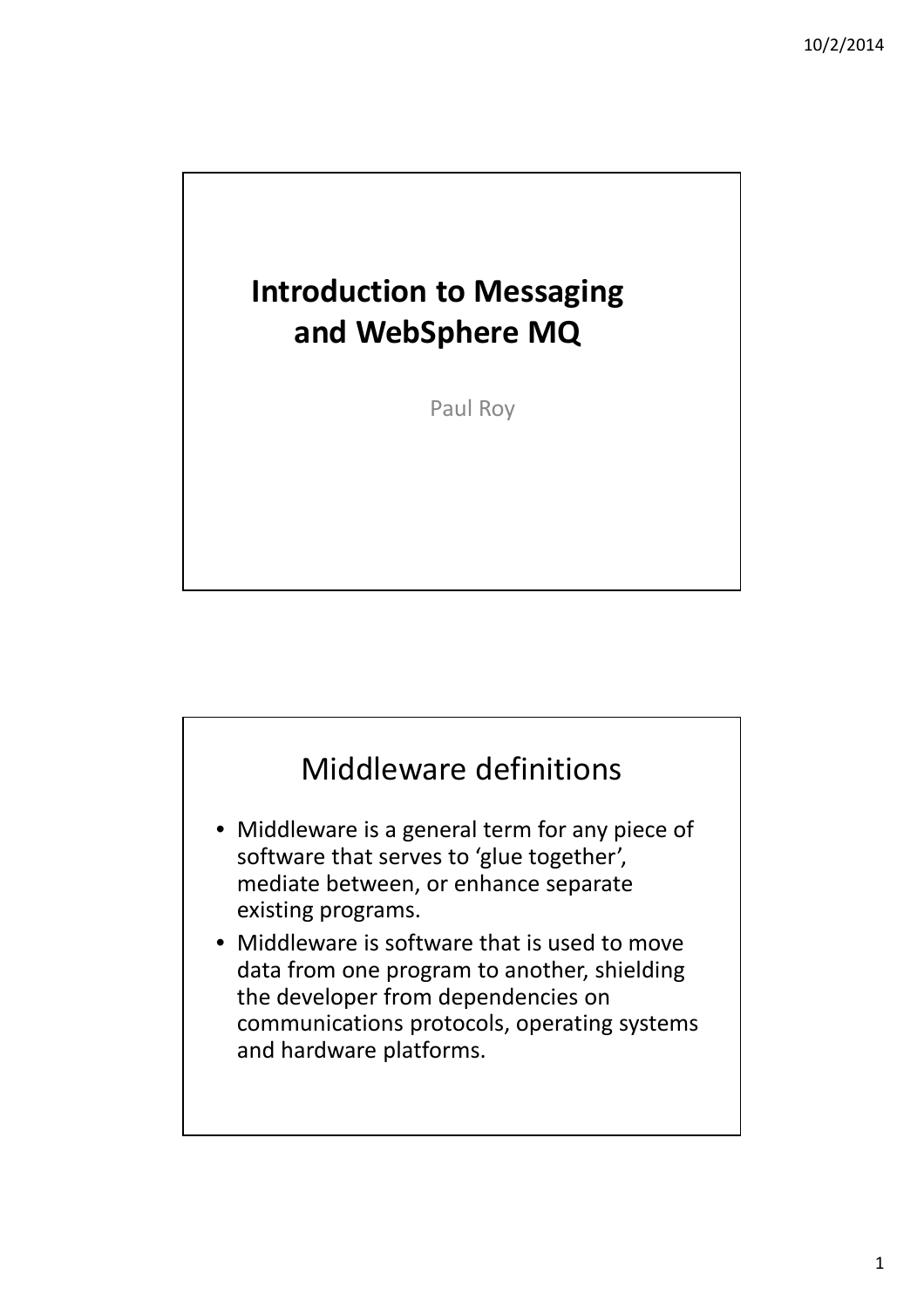

- Software that manages some parts of a connection between systems
	- Physical and logical communication
	- Data transmission
	- Error recovery
	- Messages sequencing
	- …



- Is a MOM (message oriented middleware)
- Is a framework for communications
	- Multiple levels
	- Multiple Operating systems
	- Multiple hardware
	- Multiple communications protocols
	- Multiple connectivity (distributed)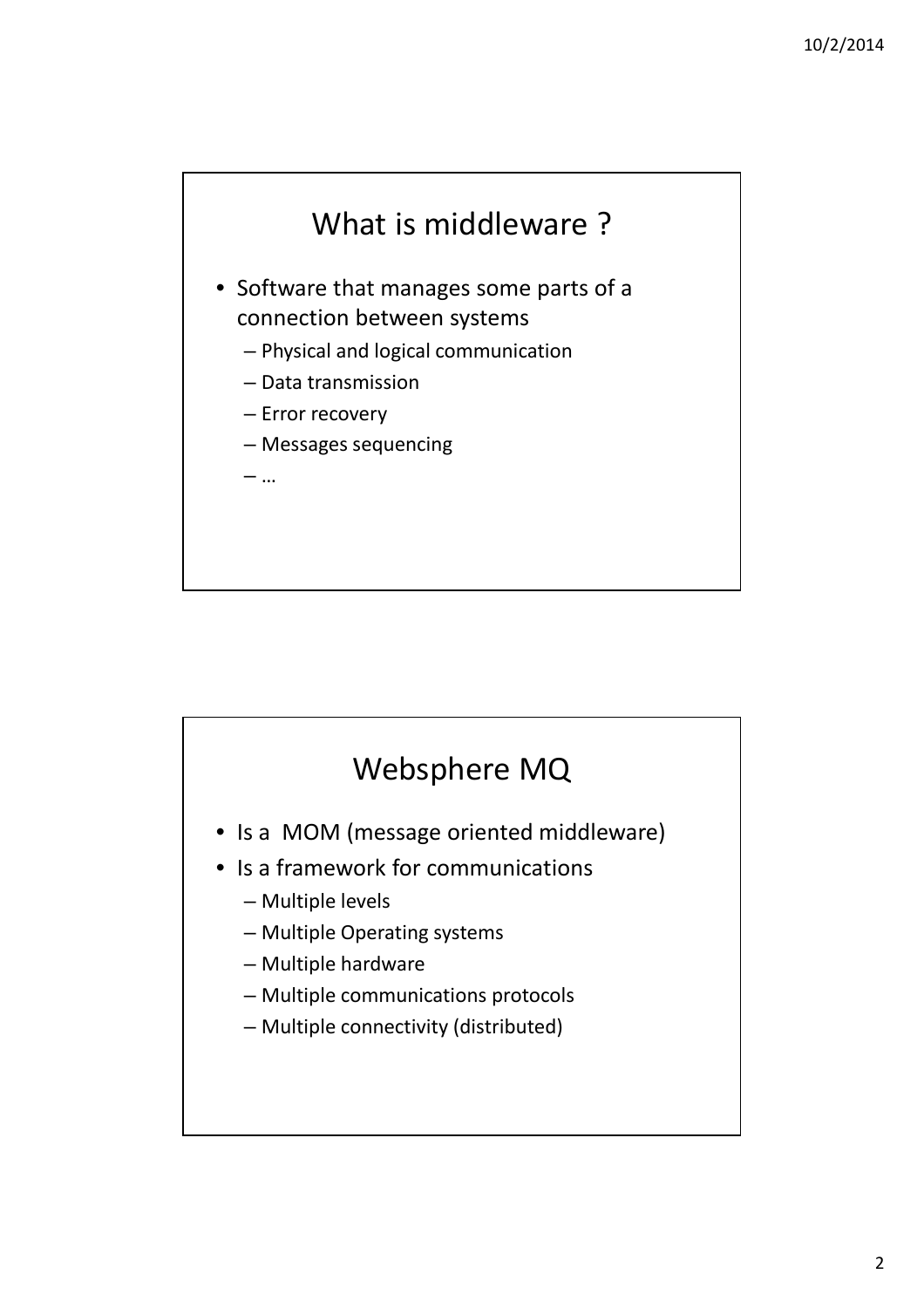#### MOM Advantages

- Easy transaction over the internet
- Easy reuse an integrate any existing application
- Reusable components easily interfaced
- Simple programming concentrated on business logic.
	- format a message and put it on a queue.
	- Get the message from a queue and process the content.

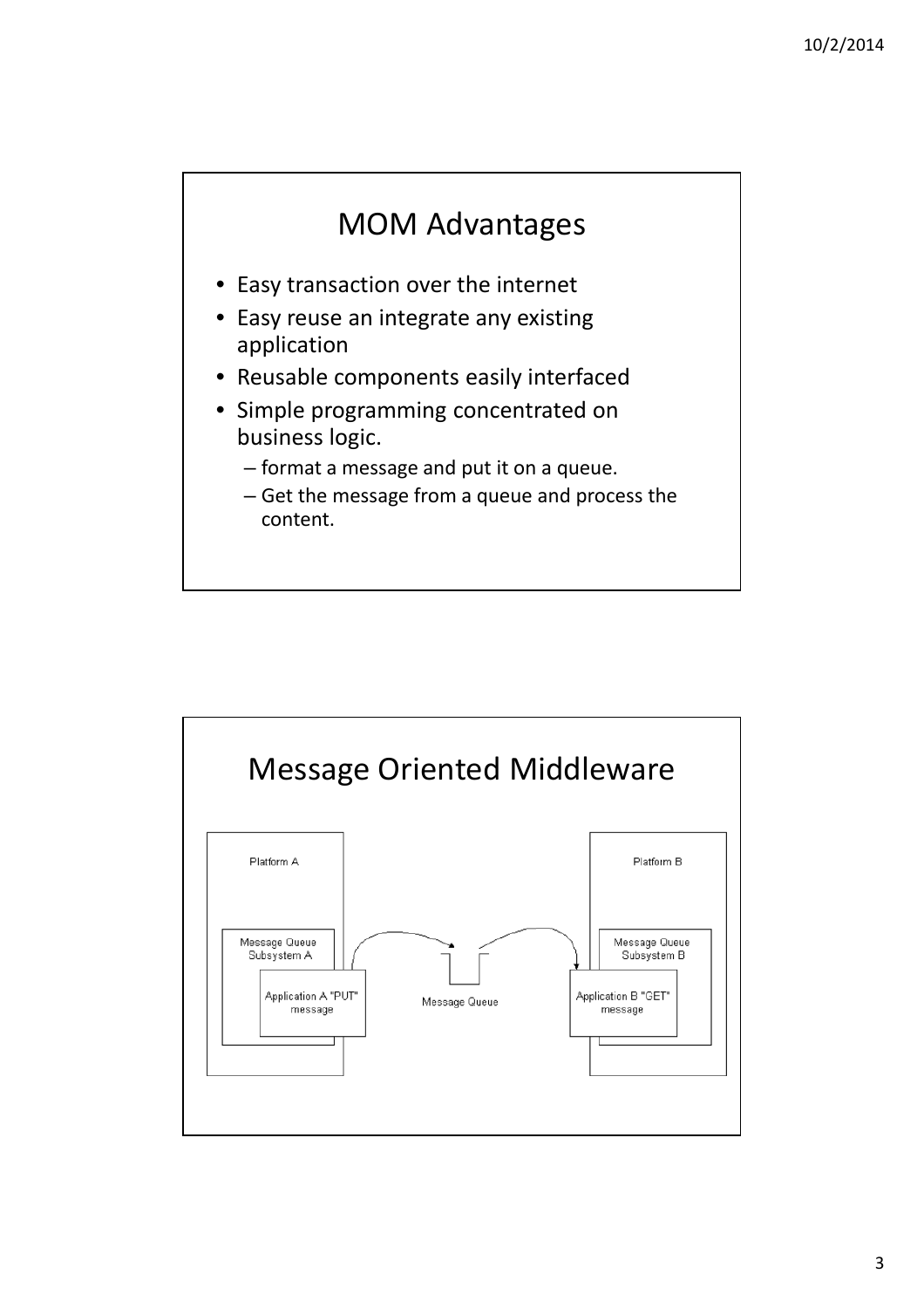### Websphere MQ platform(s)

- AIX
- Tandem
- $\bullet$  Z/OS
- i5/OS
- OS/400
- DOS
- Microsoft
- Java
- OpenVMS Vax
- HP-UX
- Linux
- Sun Solaris
- Unix
- VM/ESA
- VSE/ESA
- MVS/ESA
- $\bullet$  OS/2
- MacOS
- OpenVMS Alpha

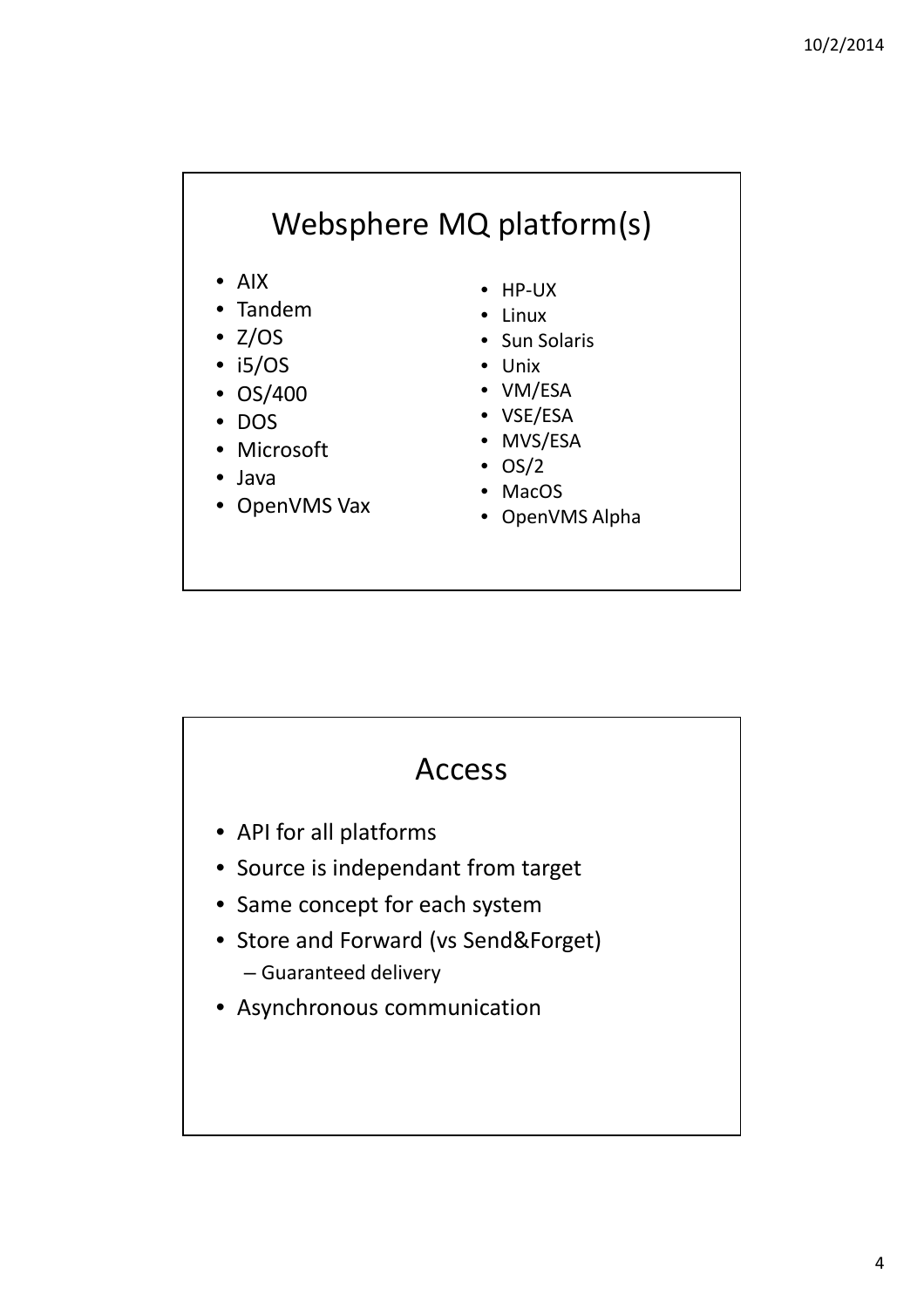#### Components

- 4 main components
	- Queue manager
	- Queues
	- Channel
	- Message

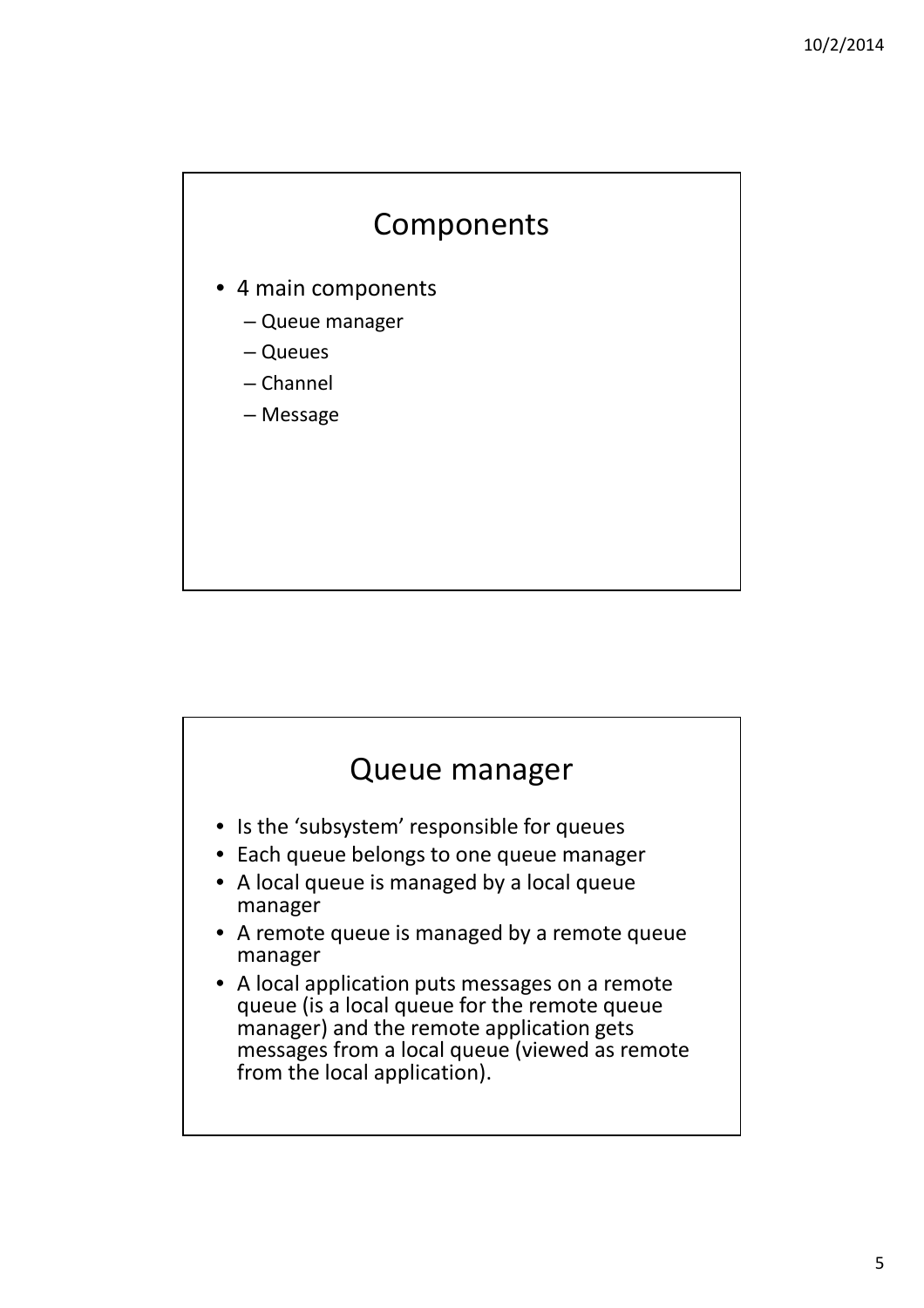

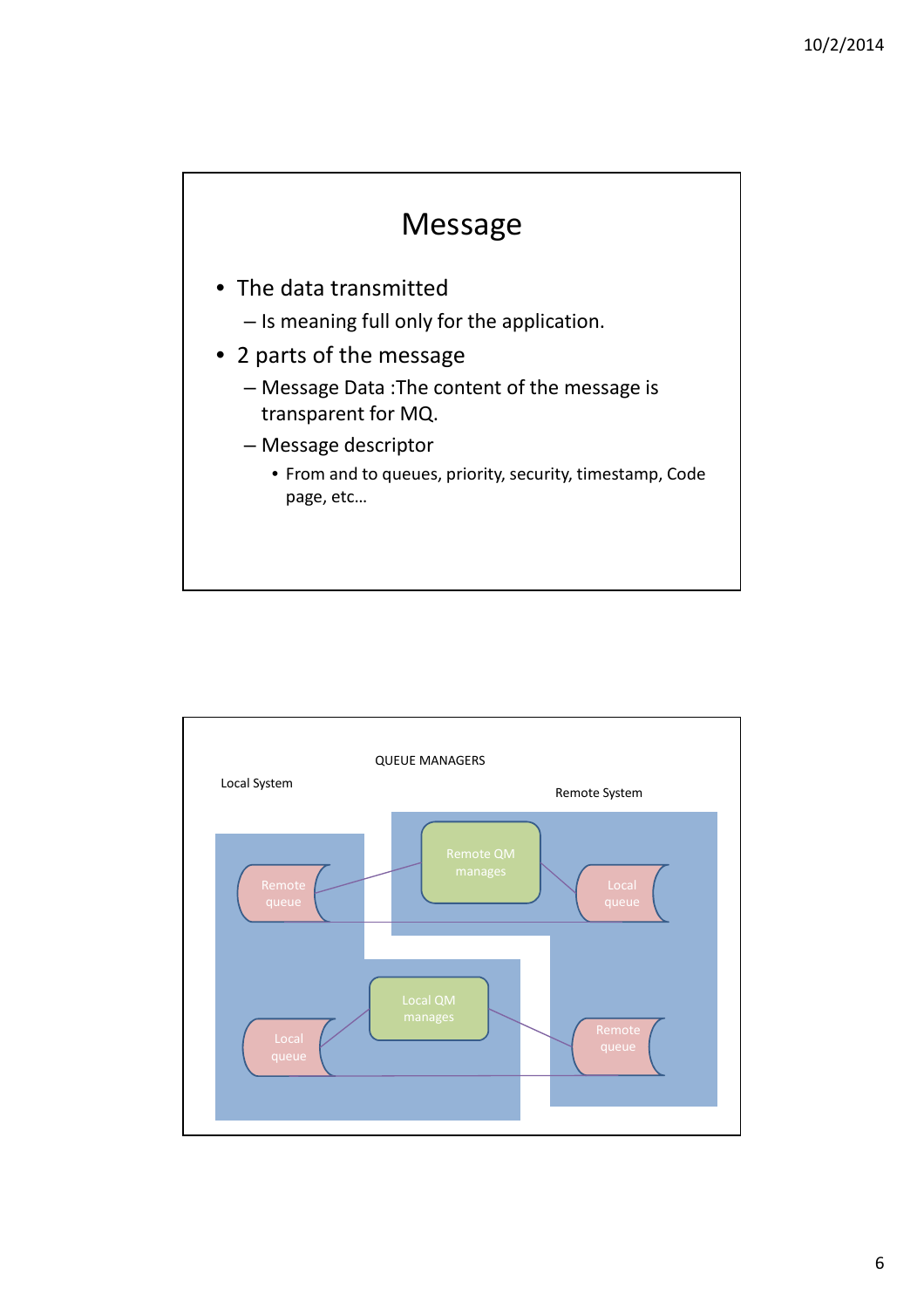## **QUEUES**

- Repository for messages
- Same concept as a dataqueue or a message queue i5/OS objects (\*DTAQ \*MSGQ)
- Access through API
- The sending application is independant of the receiver.
- Characteristics
	- Put/Get enabled
	- Queue depth
	- Queue size

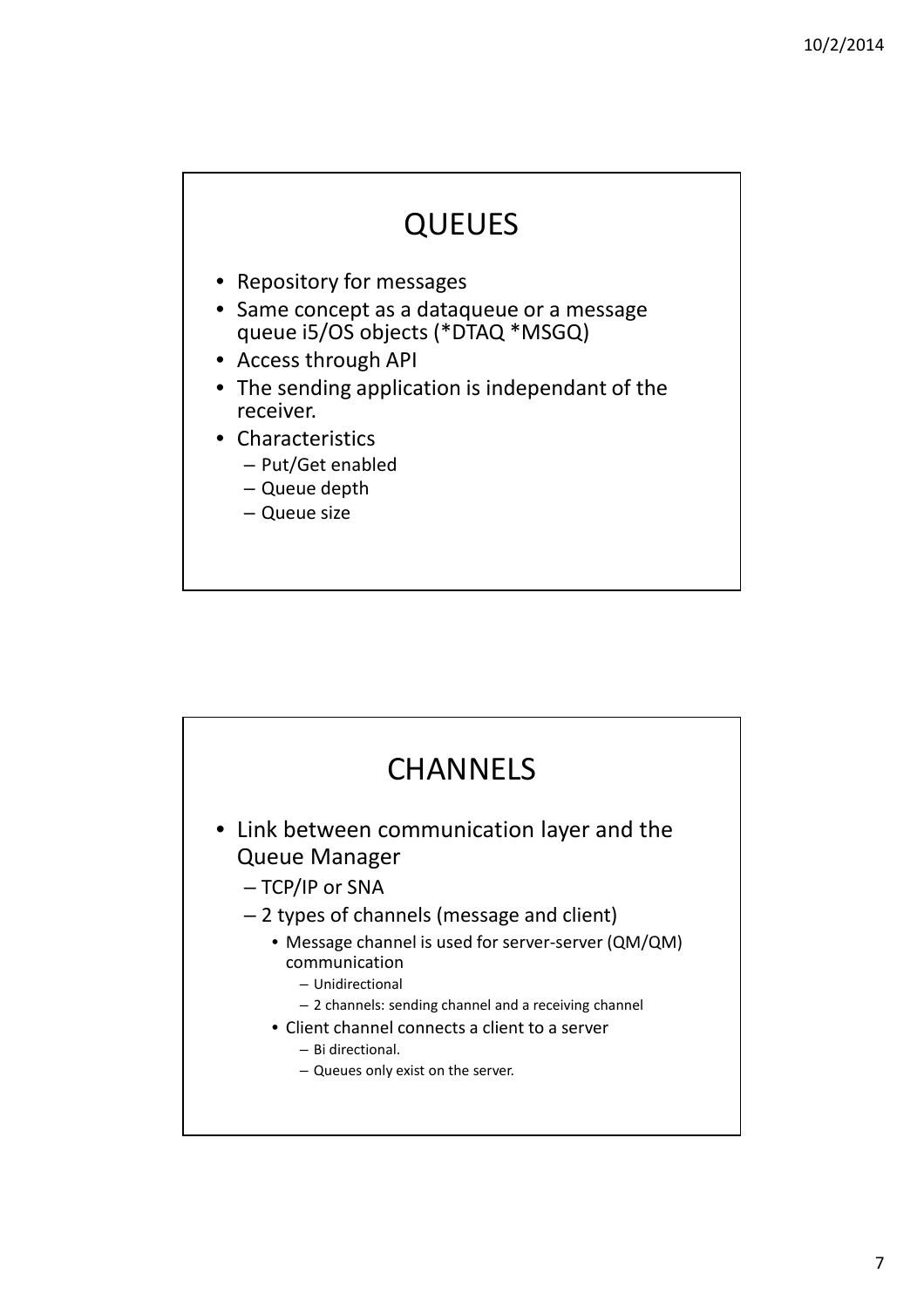

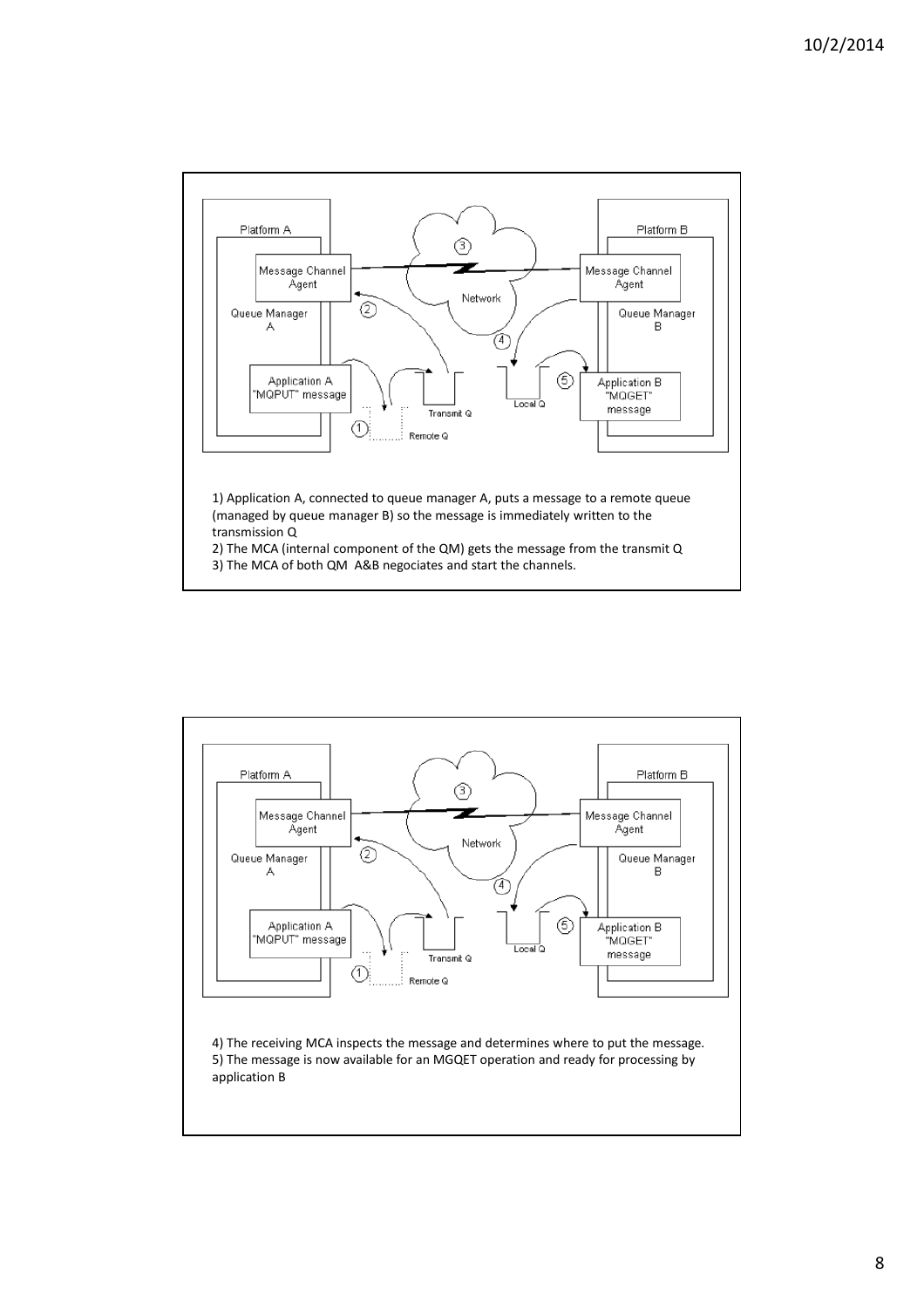### Client connections

• If the application does not physically resides on the same machine as the queue manager, it can connect to a 'remote' queue manager using a client channel . There is no difference in the program.



executed (RUNMQSC)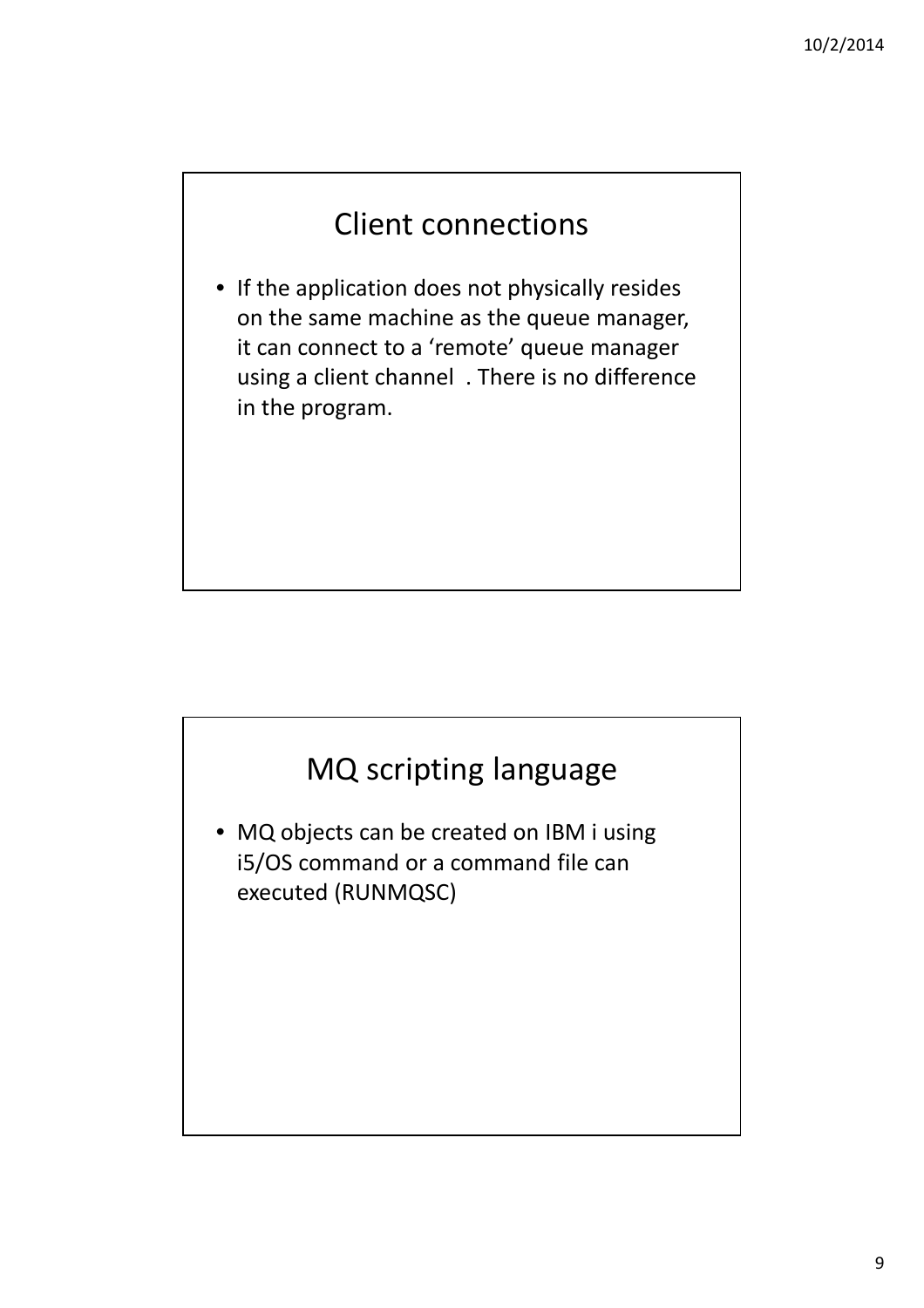## MQ Security

- Built in security : Object Authority Manager
	- Access control to MQ objects
	- Groups/users grpprf (QMQMADM)
	- Connect to QM
	- Use Q (RW)
- Encryption of channels
	- SSL

# MQI – Message Queue Interface

- The api is implemented on different platform and the call syntax is different in each programming language, but use the same verbs.
- MQCONN MQDISC
- MQOPEN MQCLODE
- MQGET MQPUT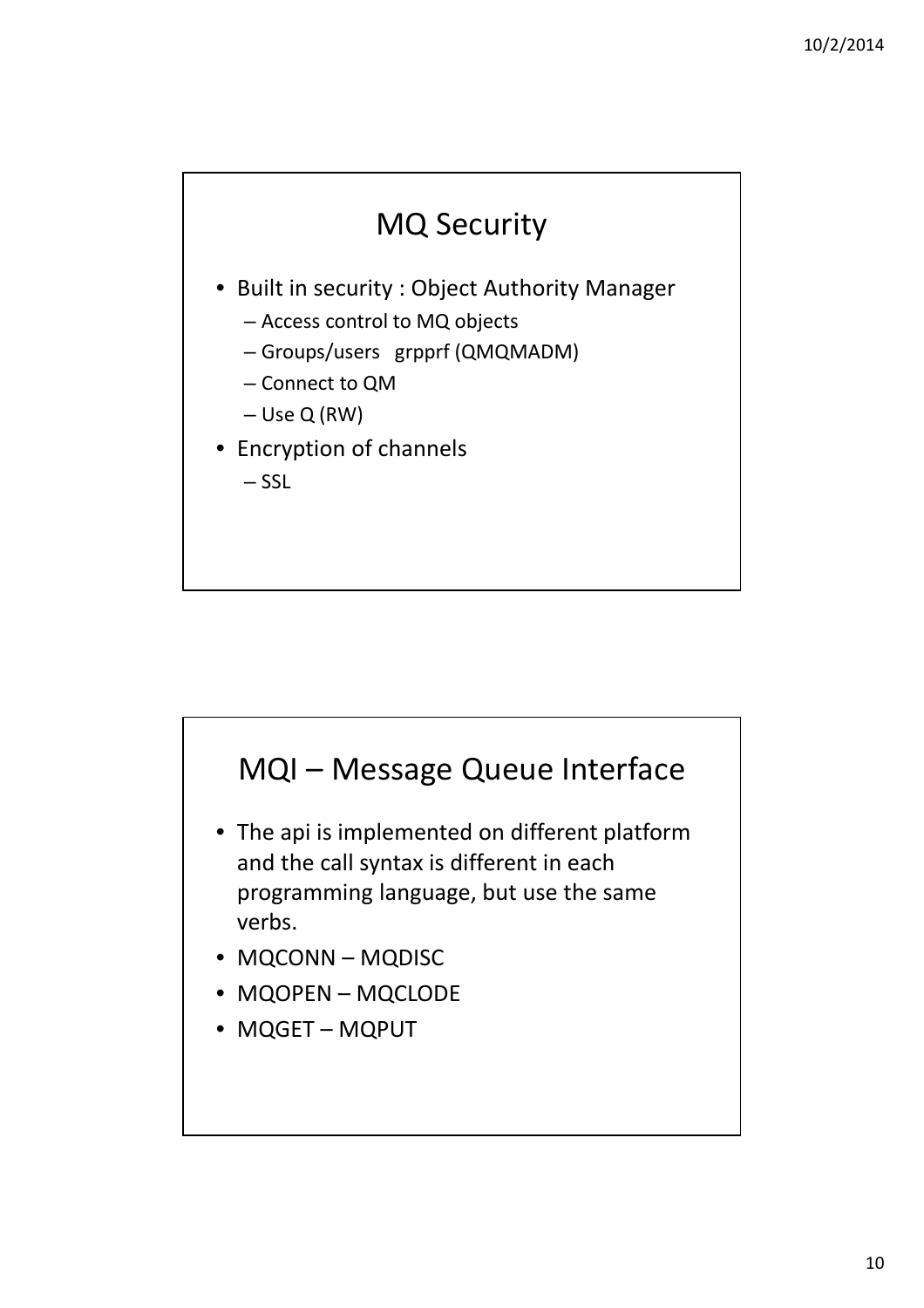| <b>15/OS Configuration</b>                                                                                                                                                                                                                                                                                                                                                                                                                                             |                                                                                                                             |
|------------------------------------------------------------------------------------------------------------------------------------------------------------------------------------------------------------------------------------------------------------------------------------------------------------------------------------------------------------------------------------------------------------------------------------------------------------------------|-----------------------------------------------------------------------------------------------------------------------------|
| • WRKMQM<br>• Press F6 or run CRTMQM                                                                                                                                                                                                                                                                                                                                                                                                                                   |                                                                                                                             |
| Create Message Queue Manager (CRTMOM)<br>Message Queue Manager name > MQCOMMON<br>Text 'description' > 'Common Queue Manager'<br>Trigger interval $\ldots$<br>Undelivered message queue<br>*NONE<br>Default transmission queue<br>$*$ NONE<br>Maximum handle limit<br>Maximum uncommitted messages<br>10000<br>Default Queue Manager<br>$*_{\text{NO}}$<br>Queue Manager Library<br>*AUTO<br>ASP Number<br>*SYSTEM<br>Journal receiver threshold<br>$*$ DFT<br>$*$ DFT | 999999999 0-999999999<br>0-999999999<br>1-999999999<br>$*YES, *NO$<br>Name, *AUTO<br>$1-32$ , *SYSTEM<br>100000-1000000000, |